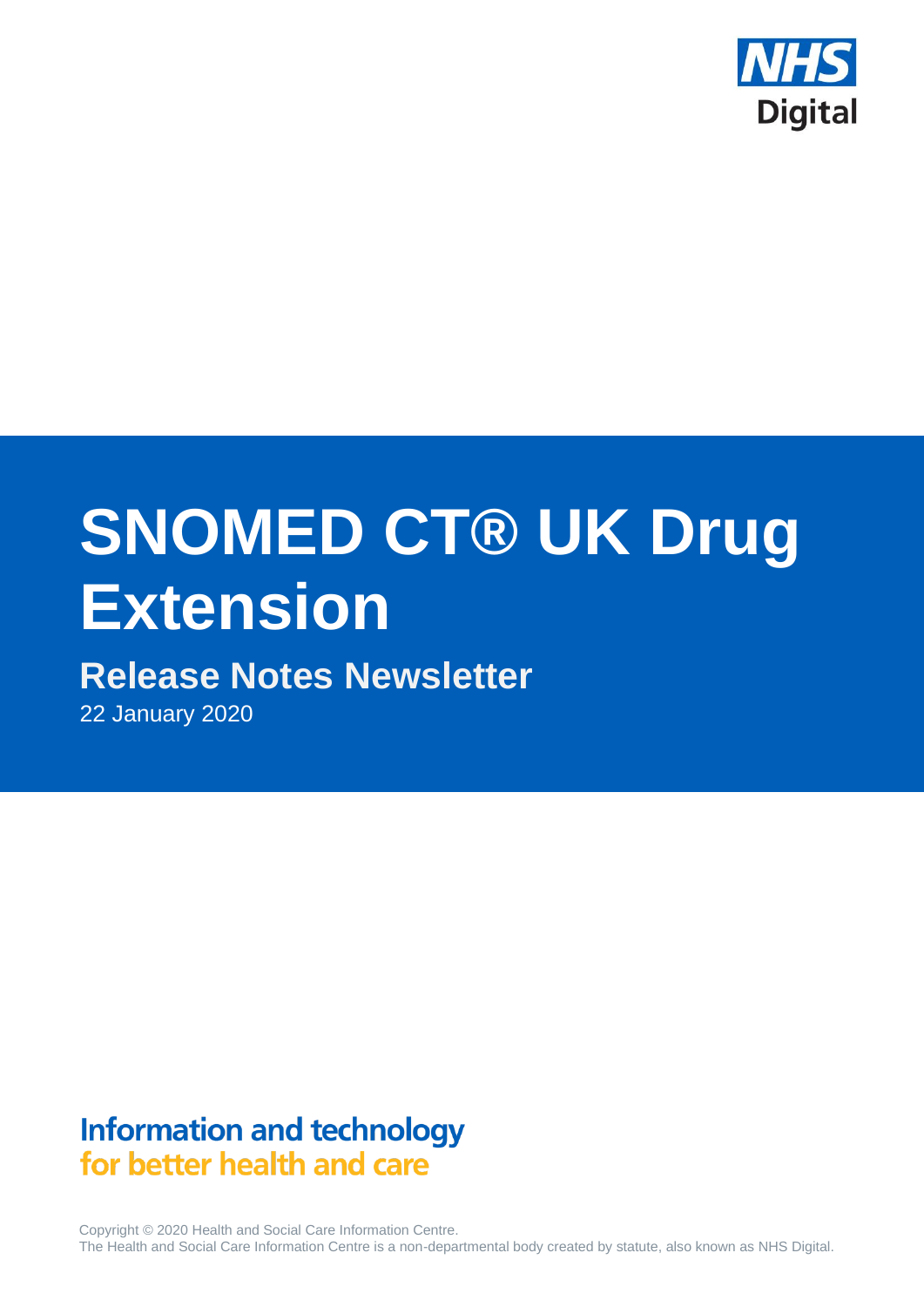## This document covers the data provided in Release Format 2 (RF2) of SNOMED CT

The Release Notes Newsletter has been constructed to add further clarification to some dm+d content that has been identified as requiring such (due to e.g. differences between dm+d approach and that of current drug catalogues) and to communicate changes to the release and forthcoming changes to future releases.

This document is intended to be adjunct to, not a replacement, for other documentation already available, and should be read in conjunction with current published dm+d documentation available through the 'dm+d resources' section of the [dm+d website.](https://www.nhsbsa.nhs.uk/pharmacies-gp-practices-and-appliance-contractors/dictionary-medicines-and-devices-dmd) SNOMED CT UK Edition [notices and known issues](https://hscic.kahootz.com/connect.ti/t_c_home/view?objectId=14224752) are published on [Delen,](https://hscic.kahootz.com/connect.ti/t_c_home) the NHS Digital terminology and classifications collaboration site.

All queries (omissions, perceived inaccuracies etc) about this document should be directed to the NHS Digital, Standards Delivery helpdesk [\(information.standards@nhs.net\)](mailto:information.standards@nhs.net).

Please note:

- The content of this document is intended to support implementation and usage of dm+d and is not a replacement for good system design.
- This document will be subject to update further to user feedback and any changes to dm+d content or structure.
- Whilst the first section may see little change (but see note above) the final sections detail changes and forthcoming changes to specific releases and content will therefore be updated with each release.

\*This document is designed to support dm+d content in general but specifically the SNOMED CT<sup>1</sup> UK Drug Extension. For more information about all components and releases relating to dm+d see the [dm+d website](https://www.nhsbsa.nhs.uk/pharmacies-gp-practices-and-appliance-contractors/dictionary-medicines-and-devices-dmd)

<sup>1</sup> SNOMED® and SNOMED CT® are registered trademarks of the International Health Terminology Standards Development Organisation (IHTSDO®) [\(www.snomed.org\)](http://www.snomed.org/). SNOMED CT® was originally created by the College of American Pathologists.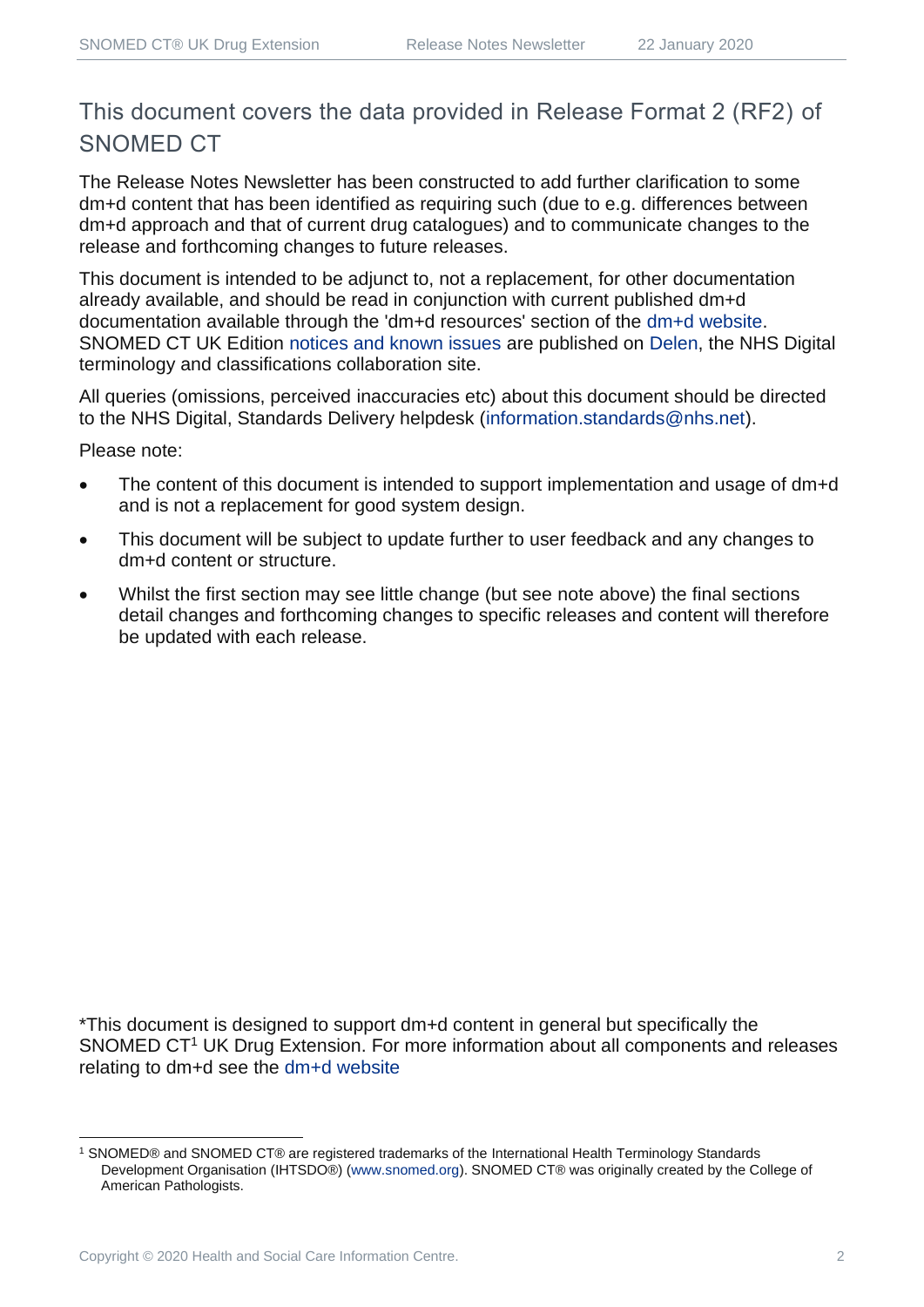#### COPYRIGHT

- This material includes SNOMED Clinical Terms® (SNOMED CT®) which is used by permission of the International Health Terminology Standards Development Organisation (IHTSDO). All rights reserved. SNOMED CT®, was originally created by The College of American Pathologists. "SNOMED" and "SNOMED CT" are registered trademarks of the IHTSDO.
- The NHS Dictionary of Medicines and Devices (dm+d) has been developed and is delivered through a partnership between the Health and Social Care Information Centre [\(digital.nhs.uk\)](https://digital.nhs.uk/) and the NHS Business Services Authority [\(https://www.nhsbsa.nhs.uk/nhs-prescription-services\)](https://www.nhsbsa.nhs.uk/nhs-prescription-services)

#### DISCLAIMER

The Health and Social Care Information Centre<sup>2</sup> (HSCIC) accepts no liability for loss of data or for indirect or consequential losses, which is not the result of the negligence of the HSCIC and liability for such losses is hereby expressly excluded.

No warranty is given by the HSCIC, the Department of Health and Social Care or the International Health Terminology Standards Development Organisation as to the accuracy and comprehensiveness of SNOMED CT. All conditions, warranties, terms and undertakings, express or implied, whether by statute, common law, trade practice, custom, course of dealing or otherwise (including without limitation as to quality, performance or fitness or suitability for purpose) in respect of SNOMED CT are hereby excluded to the fullest extent permissible by law.

<sup>&</sup>lt;sup>2</sup> The Health and Social Care Information Centre is a non-departmental body created by statute, also known as NHS Digital.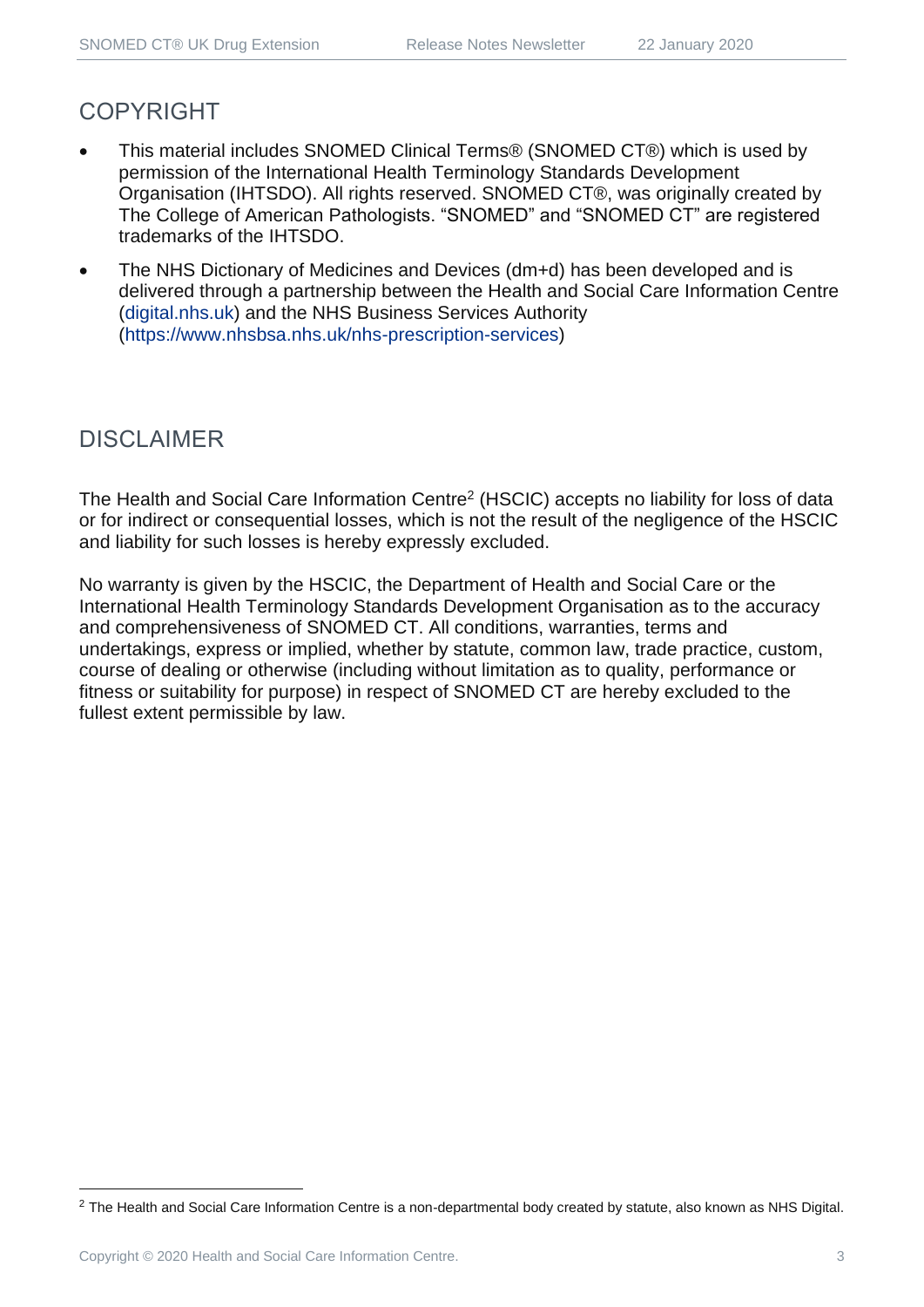# **1 Comments on current content:**

## **1.1 Dose forms**

With respect to Editorial Policy it is important to emphasise:

#### **1.1.1 Patches**

- Strength is usually expressed as the amount of 'active drug' (by weight) released over x hours (e.g. per hour or per 24 hours)
- The intended duration of usage of a patch is not identified at VMP or AMP level i.e. a transdermal estradiol patch releasing 50mcg/24hours would be represented by the same VMP whether it is intended for twice weekly usage or weekly usage
- No distinction is made to differentiate the type of drug reservoir utilised although this may be relevant in certain off-license indications.

#### **1.1.2 Injections**

Due to the need to add more information to the dose form in dm+d injections are expressed as e.g. powder and solvent for injection etc rather than merely injection. However, the need to pick a dose form of this complexity may be prohibitive in secondary care prescribing where the prescriber merely wishes to prescribe an 'injection'.

Within the guidance for secondary care there is outlined the means for prescribers to prescribe at the more abstract level (injection). Please refer to the Secondary Care Implementation Guidance for details, in the 'Implementation Guidance' section of the [dm+d](https://www.nhsbsa.nhs.uk/pharmacies-gp-practices-and-appliance-contractors/dictionary-medicines-and-devices-dmd)  [website.](https://www.nhsbsa.nhs.uk/pharmacies-gp-practices-and-appliance-contractors/dictionary-medicines-and-devices-dmd)

#### **1.1.3 Injections for intraspinal use**

Injections licensed for intraspinal administration are not differentiated at VMP level in dm+d. In addition a number of products that may be given by this route are unlicensed specials. For prescriptions requiring a product to be given by these high risk routes it is necessary that the suitability of the product to be administered is confirmed at the point of dispensing and/or administration.

#### **1.1.4 Alcoholic vs aqueous gels**

The base used in cutaneous products is not identified at VMP level in dm+d. This may mean that in order to specify a patients requirements more specifically prescribing at AMP level is more appropriate.

For example:

• Benzoyl peroxide 5% gel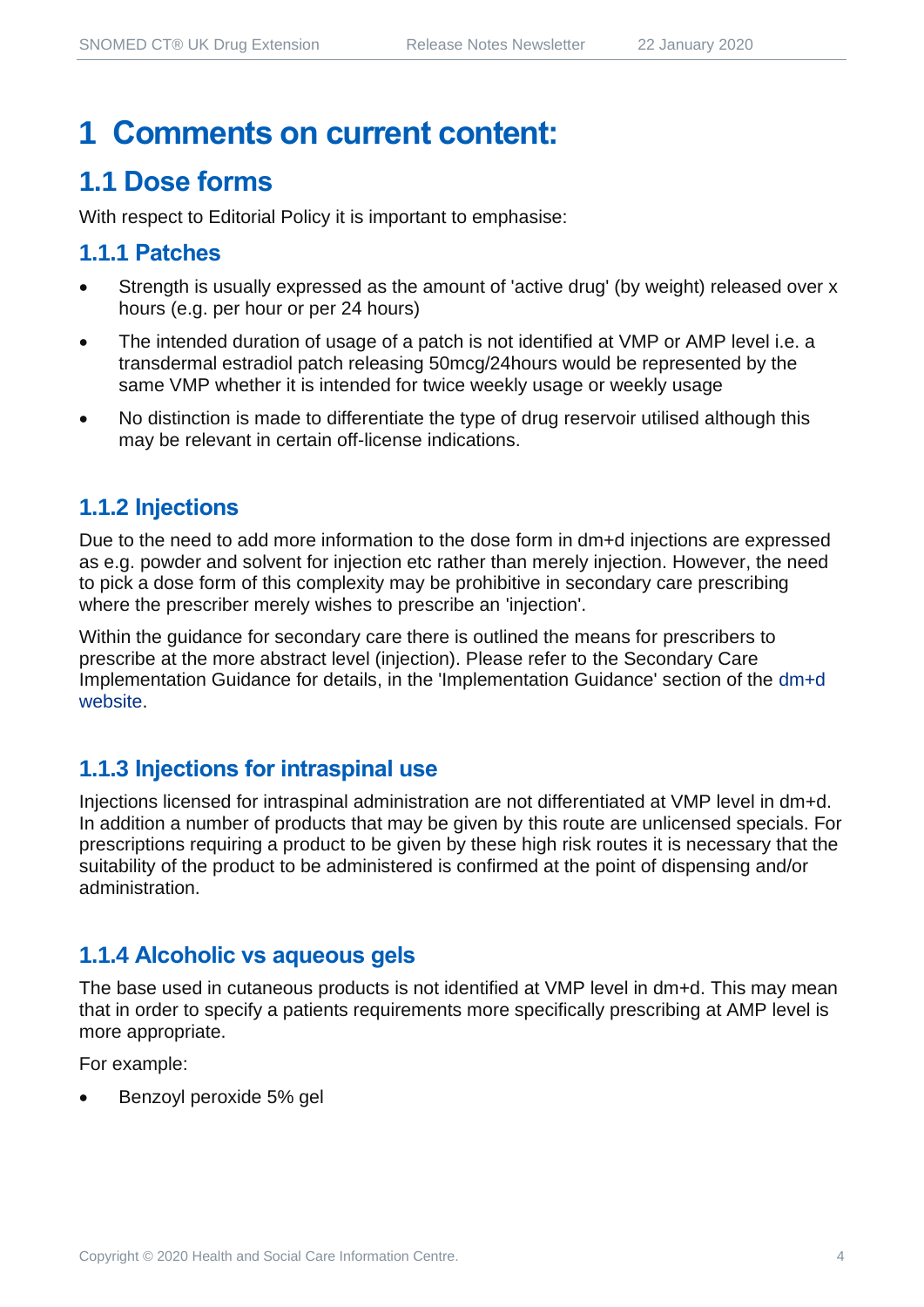## **1.2 Editorial Policy**

#### **1.2.1 Preservative Free**

The preservative free flag is used to denote the absence of preservative in preservative free *eye drops* only.

Please note:

- the setting of this flag only confirms that preservative is absent from the VMP; a null value does not necessarily indicate that it is present
- *The flag is not applied to any other dose form* i.e. intra-spinal injections are not distinguished (see note above).

#### **1.2.2 Route of administration**

Information on route of administration is provided at VMP level. The information is only provided as a support for decision support and not intended to inform clinicians on usage.

At VMP level routes are merely a superset of the linked AMP licensed routes.

#### **1.2.3 Inclusion of Unit of Measure at VMP**

Semantic normal form patterns for VMP descriptions in dm+d follow the pattern:

**Name Strength** Modification(s) **Form Unit dose** xxx-free(s)

Following this pattern would mean for tablets, capsules etc full description would be:

Atenolol 25mg tablets 1 tablet

To retain these full descriptions would make the descriptions unsuitable for use in a human interface. Therefore the unit dose is left implied (Atenolol 25mg tablets).

There are instances however where the form is insufficiently precise to describe the product and therefore the unit dose is included in the name. These instances include:

• The form injection does not fully describe a product therefore the name is qualified with the unit dose form for example: ampoules, vials, pre-filled syringes etc.

E.g. Furosemide 50mg/5ml solution for injection ampoules.

• Other unit dose examples include: Budesonide 250micrograms/ml nebuliser liquid 2ml unit dose vials, Carbenoxalone 1% granules 2g sachets, Benorilate 2g granules sachets.

*See dm+d Editorial Policy for full examples and exceptions to this rule.*

#### **1.2.4 The use of Fully Specified Names and Preferred Terms**

The semantic representation of concepts in dm+d (the dm+d name and dm+d description) may be updated in line with changes to dm+d Editorial Policy, changes to the product name itself or to supplier names. Within the SNOMED CT UK Drug Extension the current dm+d derived description for the core concept classes of VTM, VMP, VMPP, AMP and AMPP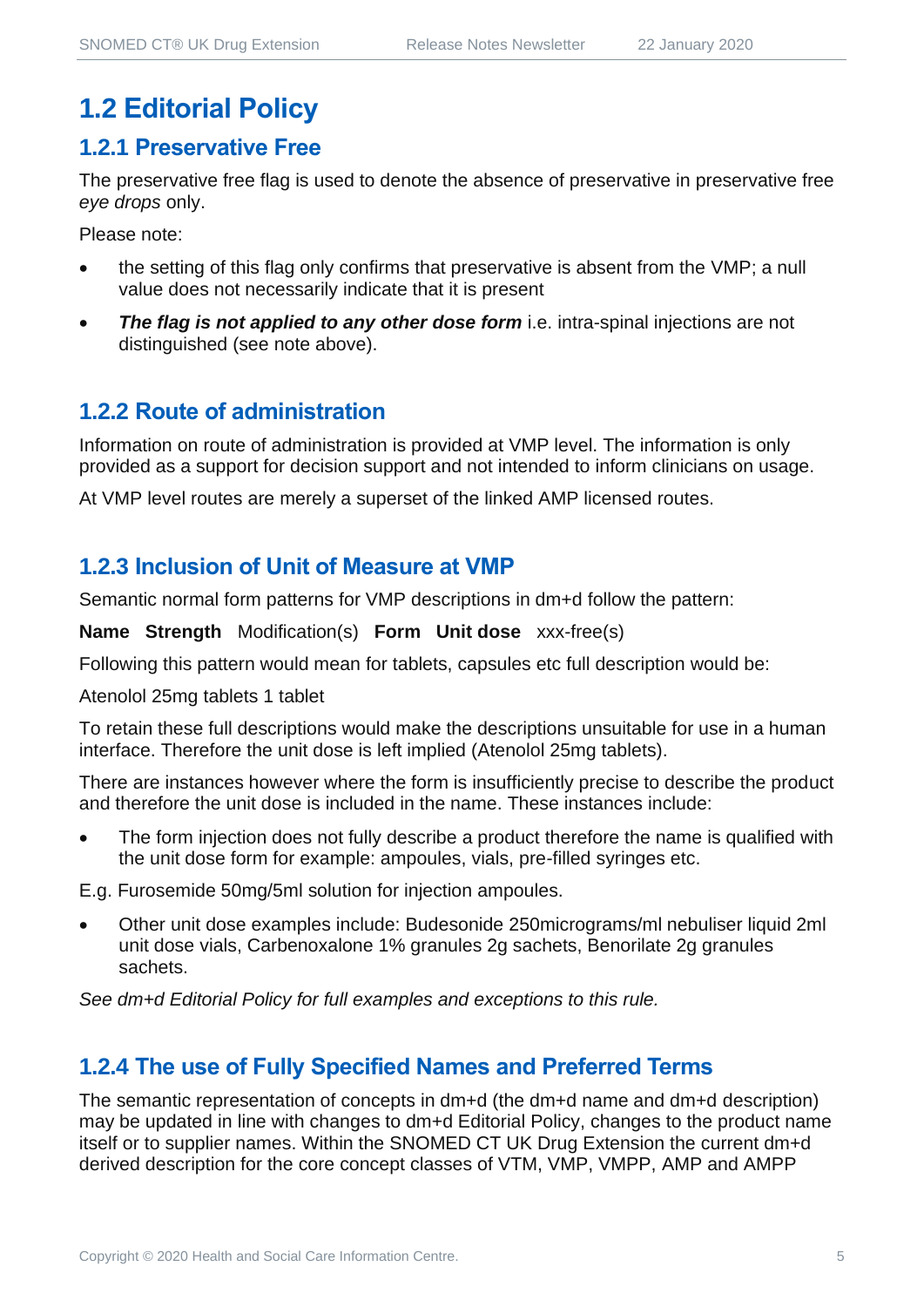becomes the Preferred Term so a change to the dm+d terms would cause the Preferred Term to be updated.

Fully Specified Names in SNOMED CT will generally remain unchanged<sup>3</sup>. The differences in Editorial policies between SNOMED CT and dm+d mean that there will be instances where there is a mismatch between the Preferred Term and the Fully Specified Name.

#### **1.2.5 Mechanisms for specifying Descriptions for use in the UK Edition of SNOMED CT- Realm Language Refsets**

A combination of factors such as professional preference, clinical safety & data schema conformance require the use of some supplementary mechanism for Specifying SNOMED CT Descriptions applicable to the UK Edition of SNOMED CT.

From the October 2011 UK Edition, in RF1 an NHS Realm Description Subset was published. With the deprecation of RF1 this is replaced by the National Health Service realm language reference set published in two parts. The "Pharmacy part" as published in the SNOMED CT UK Drug extension and its 'Clinical part' partner in the UK Extension. Together these two encompass the entire SNOMED CT description content and identifies the preferred term to be used in the NHS realm for all SNOMED CT concepts.

In RF2 the refset can be found in the location Refset\Language. National Health Service realm language reference set (pharmacy part) refset ID 999000691000001104 National Health Service realm language reference set (clinical part) refset ID 999001261000000100

#### **1.2.6 Concept Status in dm+d vs Concept status in SNOMED CT**

Where concepts are created in dm+d and an identifier from the SNOMED CT International Release is not available at that time a SNOMED CT UK Drug Extension identifier is allocated. This is released in the dm+d XML data.

When the dm+d concepts are subsequently used to create the SNOMED CT UK Drug Extension it may be that the dm+d derived concept is determined to be a duplicate of a concept now available in the SNOMED CT International Release. In these instances the dm+d derived concept is given a retired status with a relationship to the SNOMED CT International Release concept. In the XML data the dm+d derived concept may remain valid with its original identifier for some time.

There may be instances where a SNOMED CT identifier from the International Release has been allocated to a concept within dm+d and this is subsequently discovered to be inappropriate for the dm+d concept. In this instance the SNOMED CT identifier from the International Release will appear in the dm+d XML format data as a previous identifier.

<sup>&</sup>lt;sup>3</sup> From the SNOMED CT Technical Reference Guide for the FullySpecifiedName:

Changes in presentation such as changed capitalization, punctuation, spelling or revision due to changes in agreed presentation style are permitted as long as they do not change the specified meaning of the Concept. Some changes to the semantic type shown in parentheses at the end of the FullySpecifiedName may also be considered minor changes if the change in hierarchy does not alter the Concept's meaning.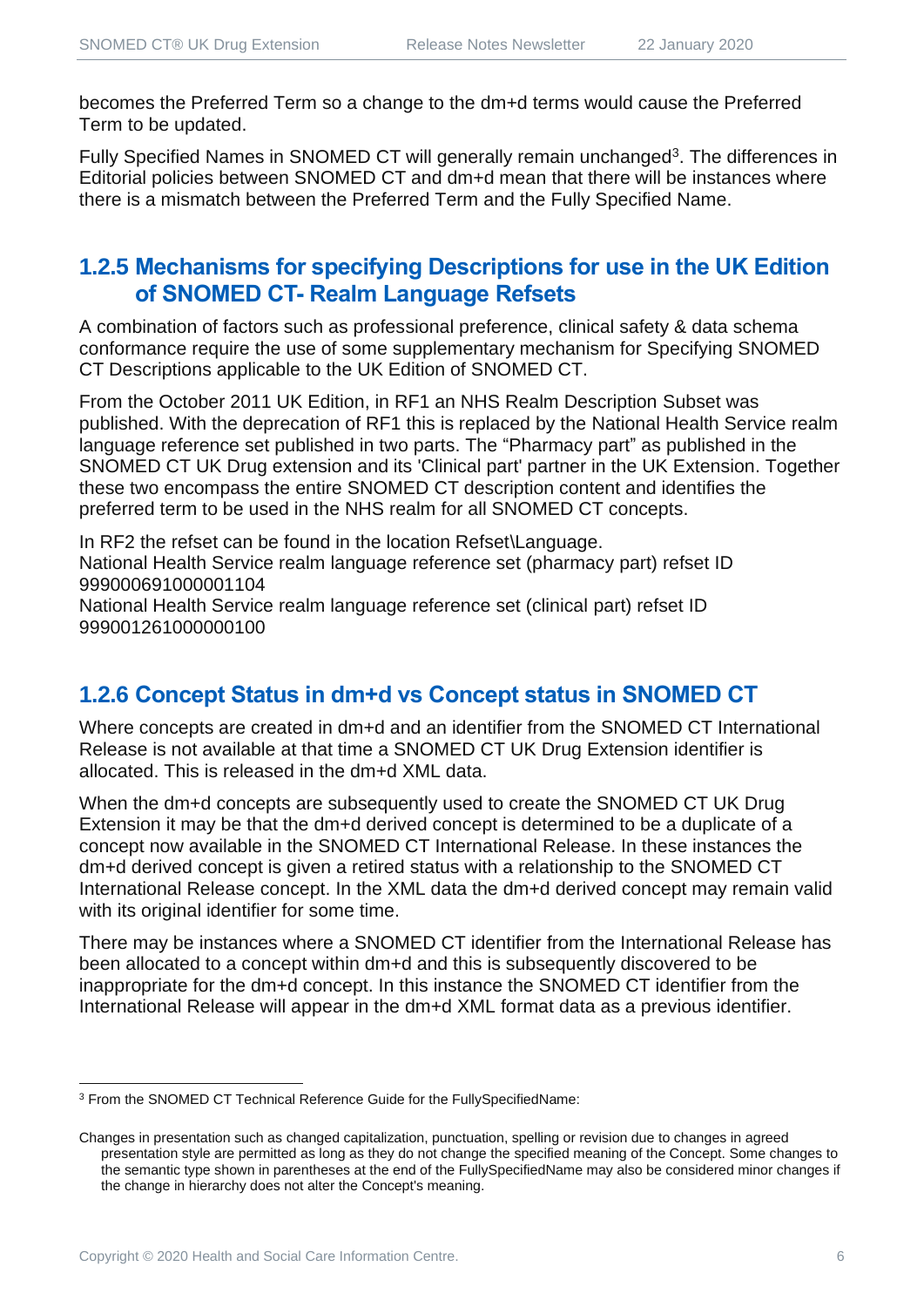These identifiers from the International Release will appear in the SNOMED CT UK Drug Extension with a status of current.

## **1.3 Specific Products**

### **1.3.1 Morphine and Tramadol modified release products**

Because there are no pharmacopoeial standards for oral modified release preparations 12 and 24 hour modified release morphine products are not distinguished at VMP level in dm+d. The same applies to the modified release tramadol products.

Two subsets are provided with the SNOMED CT release distinguishing related AMPs according to current licensed indications. For products where licensed indications are not available, for example, where wholesalers may provide products from several manufacturers and SPCs are not available these products will not be included in the 12 and 24 hour modified release subsets.

Explanation of how these subsets can be utilised within a prescribing framework can be found in the Secondary Care Implementation Guidance, in the 'Implementation Guidance' section of the [dm+d website.](https://www.nhsbsa.nhs.uk/pharmacies-gp-practices-and-appliance-contractors/dictionary-medicines-and-devices-dmd)

#### **1.3.2 Valproic acid vs valproate semisodium**

We have taken advice and clinically the active moiety for these products is the same and so they are not differentiated at VMP level. The two brands available have different indications so it may be necessary for the prescriber to specify the brand required to ensure they are prescribing within the details of the product license.

This may be an issue for other products such as cyproterone acetate where two brands exist with different indications for use.

#### **1.3.3 Concentrate and 'High Strength' Morphine and Methadone**

dm+d does not identify concentrate or 'high strength' morphine or methadone products as such in the VMP term. Consideration should be given to how these products are displayed in picking lists to reduce the risk of mis-selection where multiple strengths are available.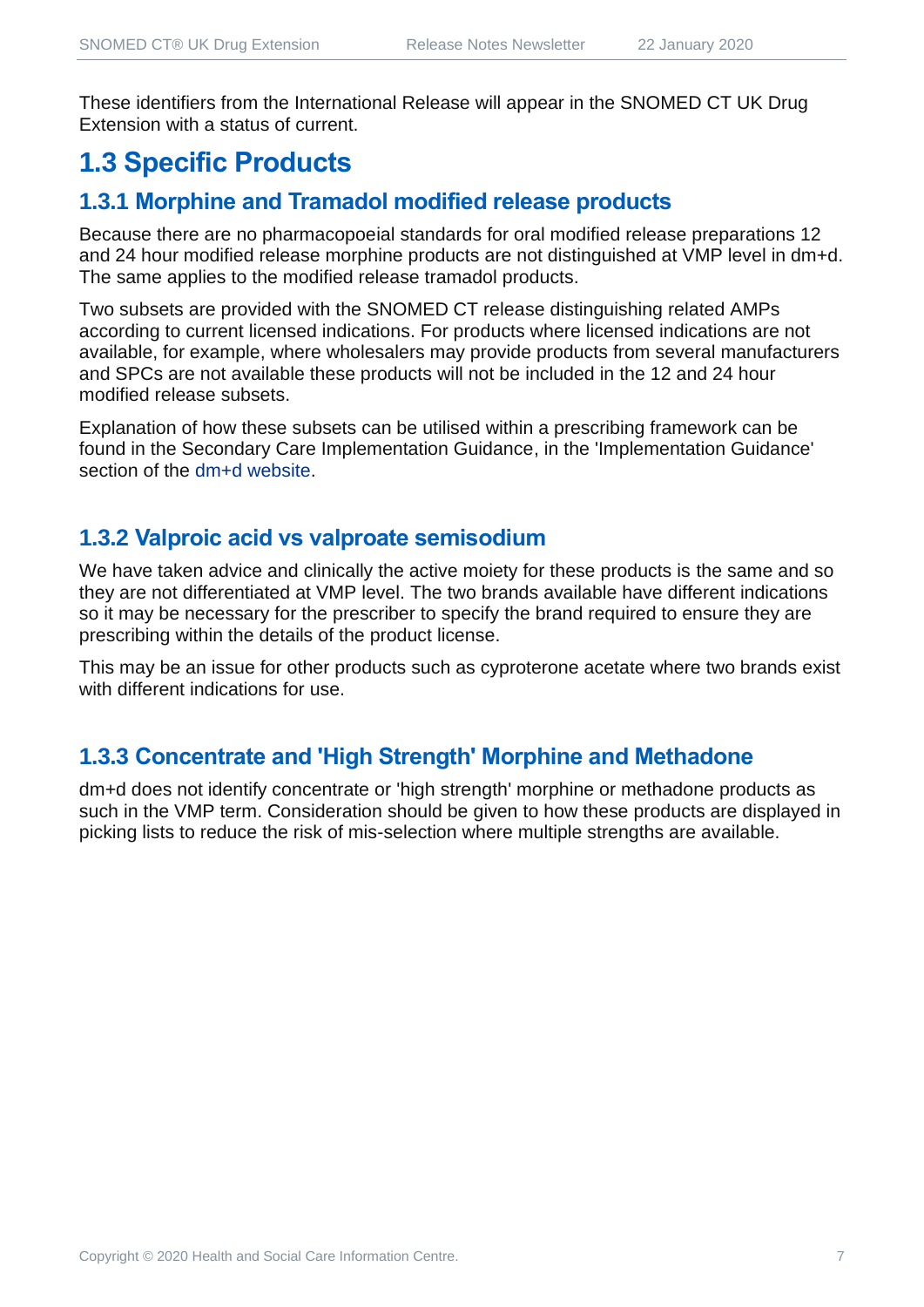## **1.4 Other Information**

## **1.4.1 Duplicated SNOMED IDs**

It is a basic principle of terminology that concept identifiers should not be reused. Due to a process error in 2006 a small number of SNOMED IDs were issued twice in dm+d. The concepts bearing these duplicated identifiers have all been invalidated and license holders were notified at the time. However it is recognised that since that time a number of new licenses have been issued and so a list of the duplicated identifiers and the terms is provided here for information.

| ID                                   | dmd name                                                                                               | conceptType |
|--------------------------------------|--------------------------------------------------------------------------------------------------------|-------------|
| 9854411000001103                     | Smartflow drainable night drainage bag NB2 2litre, AMPP<br>120cm tube (Manfred Sauer UK Ltd) 10 device |             |
|                                      | 9854411000001103 Medium chain triglycerides - invalid                                                  | VTM         |
|                                      | 9854511000001104 Calcium + Magnesium                                                                   | VTM         |
|                                      | 9854511000001104 Gel-X tablets (Oakmed Ltd)                                                            | AMP         |
|                                      | 9854611000001100 Ostomy discharge solidifying agents 140 tablet                                        | <b>VMPP</b> |
| 9854611000001100   Ichthammol + Zinc |                                                                                                        | VTM         |
| 9854711000001109                     | Gel-X tablets (Oakmed Ltd) 140 tablet                                                                  | AMPP        |
| 9854711000001109                     | Amiloride + Cyclopenthiazide - invalid                                                                 | VTM         |
| 9854911000001106                     | Meglumine amidotrizoate + Sodium amidotrizoate<br>- invalid                                            | <b>VTM</b>  |
|                                      | 9854911000001106  International normalised ratio testing strips 24 strip VMPP                          |             |

#### **1.4.2 Subset Information**

Information relating to the scope and status of subsets contained in the SNOMED CT UK Drug Extension can now be found at the [Data Dictionary for Care \(DD4C\).](https://dd4c.digital.nhs.uk/dd4c/)

#### **1.4.3 RF2 module dependency**

Several back-dated changes were made to the module dependency reference set (900000000000534007) in the release of 1 April 2017.

Modules effective as at 2016-12-07 and 2017-01-04 that are stated incorrectly as being dependent on modules effective as at 2016-01-31 or 2016-04-01 have had those target effective times corrected to 2016-07-31 or 2016-10-01 respectively.

For effective times 2006-05-01 onwards, dates representing the dependency of the SNOMED CT United Kingdom Edition reference set module (999000031000000106) on the SNOMED CT United Kingdom drug extension module (999000011000001104) have been updated to align with the dates representing the dependency of the SNOMED CT United Kingdom Edition module (999000041000000102) on the SNOMED CT United Kingdom drug extension module (999000011000001104).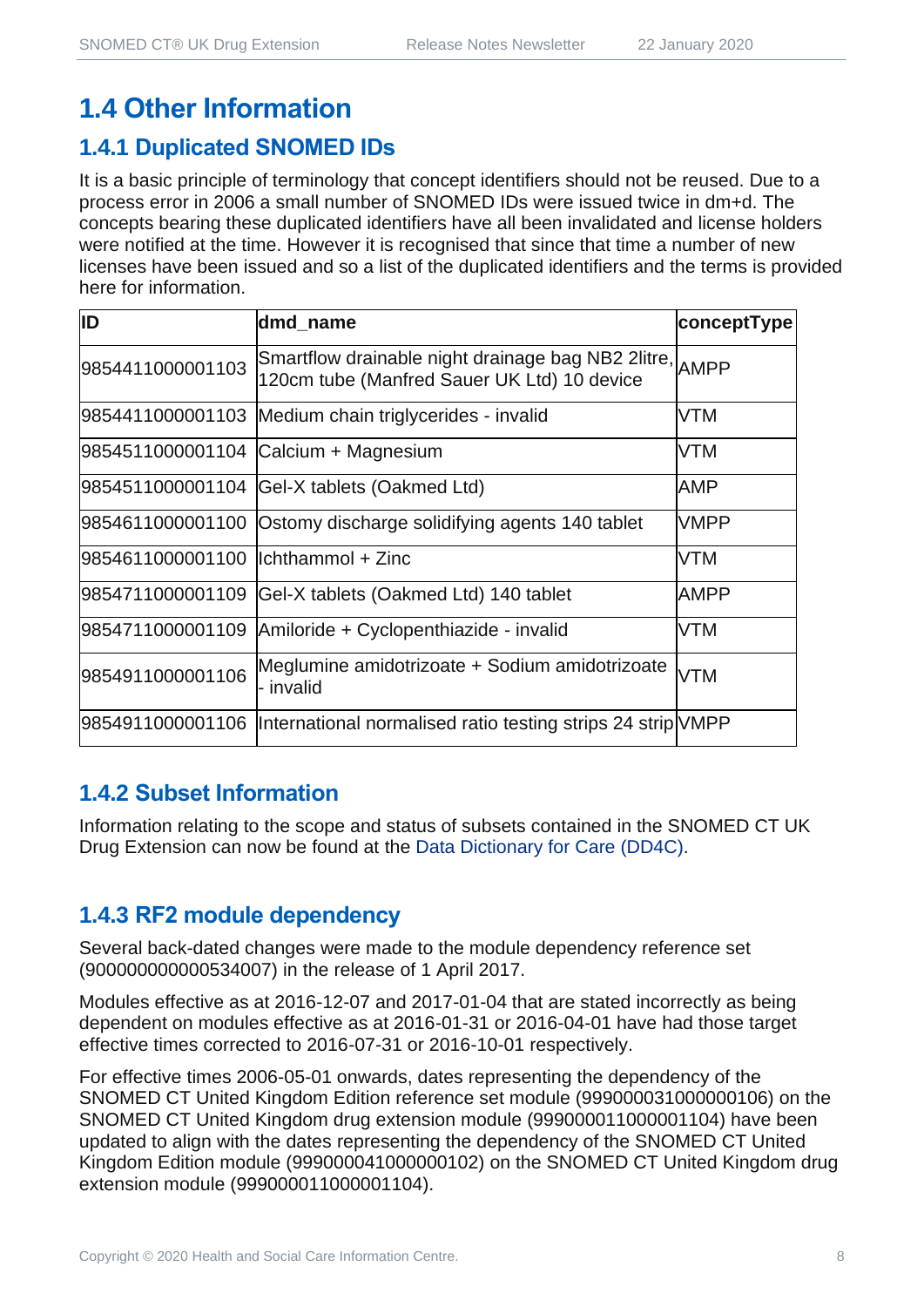For effective times before 2011-04-01, dates representing dependency on the SNOMED CT model component module (900000000000012004) have been updated to align with the single effective date (2002-01-31) of the model component module which remained unchanged during that period.

For effective times before 2004-01-31, in the release of 1 April 2017, dependencies were exhaustively represented. These included the missing immediate dependencies of the SNOMED CT United Kingdom drug extension module (999000011000001104) and of the SNOMED CT United Kingdom drug extension reference set module (999000021000001108) during that period. In the release of 1 April 2018, all dependency entries effective before 2004-01-31 were removed to reflect the SNOMED CT United Kingdom Edition baseline effective time of 2004-01-31.

#### **1.4.4 RF2 association references**

In the release of 21 March 2018, references in the WAS A association reference set (900000000000528000) to an unreleased component (reference effective as at 2015-04-02 and inactivated 2015-04-29) were removed.

In the release of 1 April 2018, references in the MOVED FROM association reference set (900000000000525002) effective as at 2010-03-10, but with a target component effective from 2010-04-01, have had the effective time corrected to 2010-04-01.

In the release of 4 September 2019, NHS Digital released a new dm+d specific association reference set:

• 10991000001109|NHS dictionary of medicines and devices association type reference set|

This refset provides a link between Inactive SNOMED CT concepts that are still in use in dm+d and their Active replacement in the SNOMED CT UK drug Extension release.

#### **1.4.5 NHS dm+d (dictionary of medicines and devices) realm language reference set**

In October 2019 NHS Digital stated it was their intent to withdraw the NHS dm+d (dictionary of medicines and devices) realm language reference set in April 2020:

• 999000671000001103 |National Health Service dictionary of medicines and devices realm language reference set (foundation metadata concept)|

The Pharmacy Terminology Team at NHS Digital believe this language reference set no longer serves a useful purpose and has been fully superseded by the NHS realm language reference set (pharmacy part):

• 999000691000001104 |National Health Service realm language reference set (pharmacy part) (foundation metadata concept)|

In the absence of any substantive objections this change will be actioned in the April 2020 SNOMED CT UK Drug Extension data.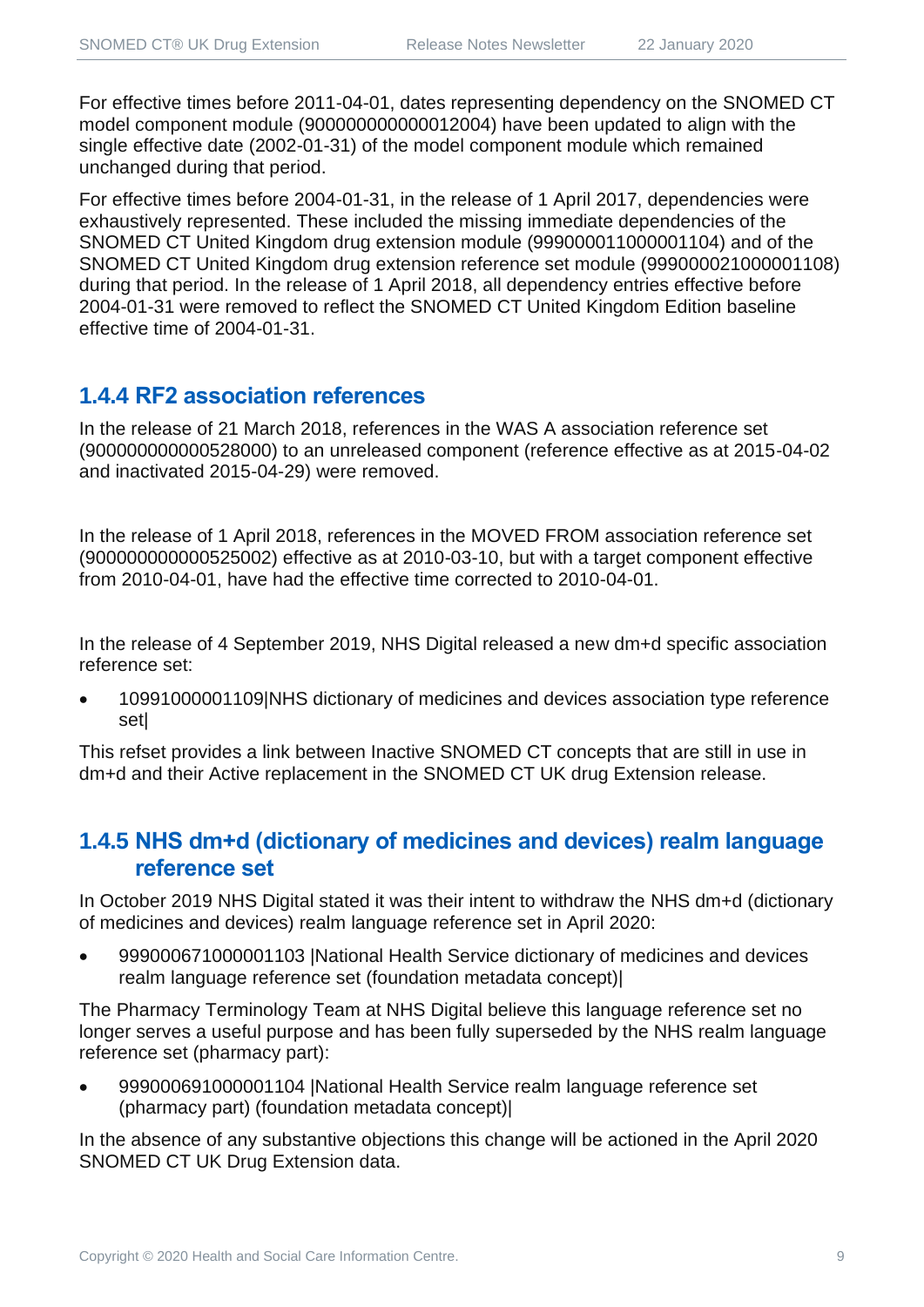## **1.5 Work in Progress**

#### **1.5.1 Medical Devices Dictionary (MDD)**

Work is in progress on expanding the population of medical devices in dm+d.

Currently only those devices reimbursable in Primary Care (appliances) are routinely populated in MDD. Work on the MDD will potentially impact on these appliances with respect to more appliances being described at VMP level and some change in textual descriptions.

More information will be provided as it comes available.